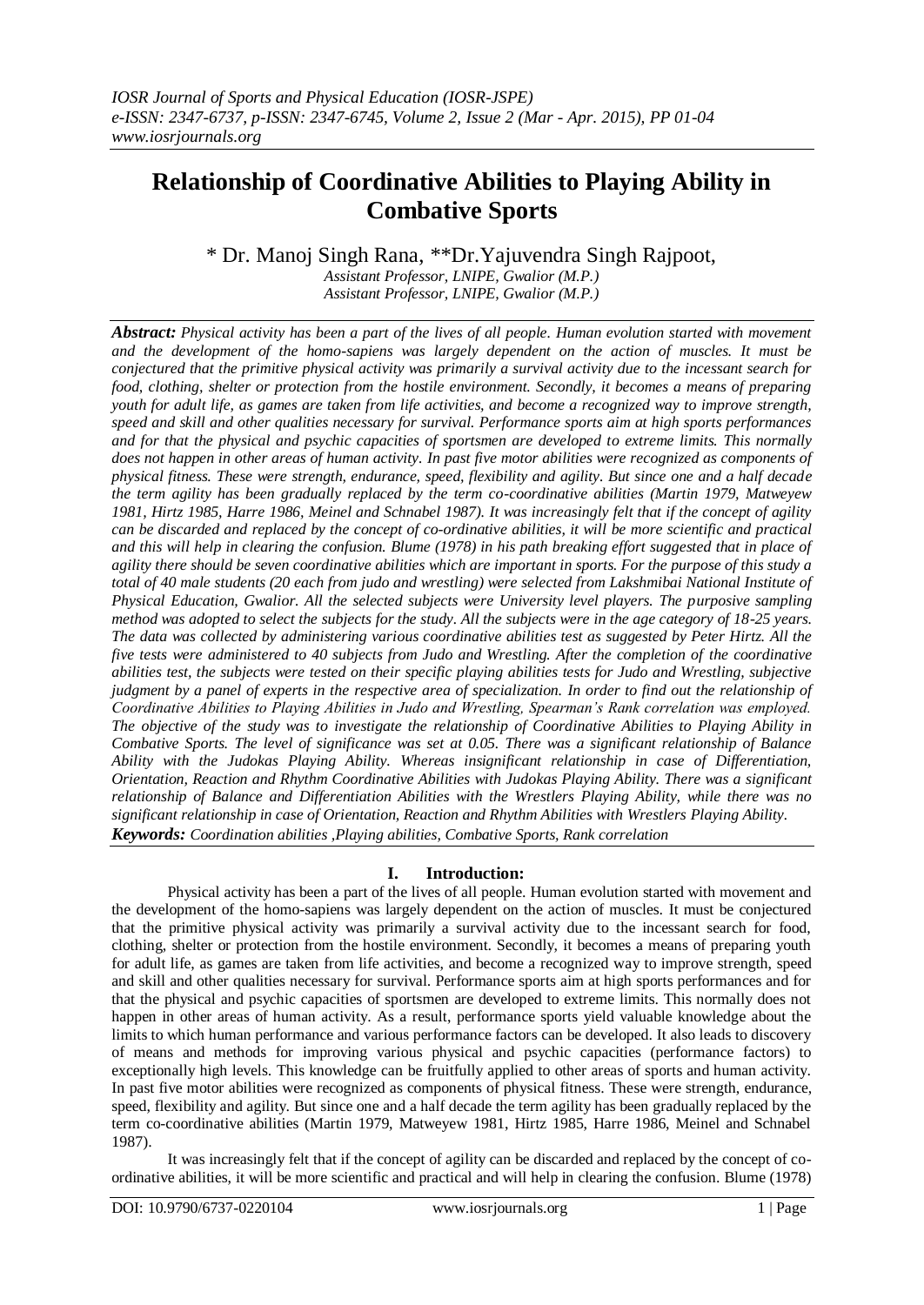in his path breaking effort suggested that in place of agility there should be seven coordinative abilities which are important in sports.

The objective of the study was to investigate the relationship of coordinative abilities to playing ability in Combative sports.

# **II. Methods And Materials:**

For the purpose of this study a total of 40 male students (20 each from judo and wrestling) were selected from Lakshmibai National Institute of Physical Education, Gwalior. All the selected subjects were University level players. The purposive sampling method was adopted to select the subjects for the study. All the subjects were in the age category of 18-25 years.

Keeping in mind the feasibility criteria and the specific purpose of the present investigation the below mentioned variables were found appropriate and worthy of investigation.

### **Dependent Variables :**

- Differentiation ability
- Orientation ability
- Reaction ability
- Balance ability
- Rhythm ability

### **Independent variables**

Playing ability of Combative Sports.

The criterion measure adopted for the present study playing ability of each subject was obtained on the basis of panel of three judges' evaluation. The average of three judges was considered as the final score. i.e. Judo and Wrestling, .

### **Tests Used:**

### **Coordinative ability tests**

- Numbered Medicine Ball Run Test for Orientation ability.
- Backward Medicine Ball Throw Test for Differentiation ability.
- Ball Reaction Exercise Test for Reaction ability.
- Long Nose Test for Balance ability.
- Sprint at the given rhythm test for Rhythm ability

#### **Specific playing ability tests**

Subjective judgment by panel of experts for Judo and Wrestling was used.

The necessary data was collected by administering various coordinative abilities tests as suggested by Peter Hirtz. All the five tests were administered to 40 subjects from Judo and Wrestling. After the completion of the coordinative abilities tests, the subjects were tested on their specific playing abilities tests for Judo and Wrestling, subjective judgment by a panel of experts in the respective area of specialization. In order to find out the relationship of Coordinative Abilities to Playing Abilities in Judo and Wrestling, Spearman's Rank correlation was employed. The level of significance was set at 0.05.

# **III. Results:**

All the results and findings of the study have been reported as follows :

| Table – 1 Descriptive Statistics of Judokas Coordinative Abilities and Playing Ability |       |                       |
|----------------------------------------------------------------------------------------|-------|-----------------------|
|                                                                                        | Mean  | <b>Std. Deviation</b> |
| <b>Balance Ability</b>                                                                 | 7.90  | 1.73                  |
| Differentiation Ability                                                                | 5.60  | 1.19                  |
| <b>Orientation Ability</b>                                                             | 11.01 | 0.91                  |
| <b>Reaction Ability</b>                                                                | 1.77  | 0.15                  |
| Rhythm Ability                                                                         | 9.17  | 1.69                  |
| Judokas Playing Ability                                                                | 40.23 | 2.12                  |

Table-1 reveals the descriptive statistics as mean and standard deviation of selected Coordinative Abilities. The mean and standard deviation of the Reaction ability (1.77+0.15) was found to be the lowest among the Judo players, whereas the mean and standard deviation of Orientation ability was (11.01+0.91) highest. The mean and standard deviation for Balance ability, Differentiation ability and Rhythm ability were 7.90 $\pm$ 1.73, 5.60 $\pm$ 1.19 and 9.17 $\pm$ 1.69.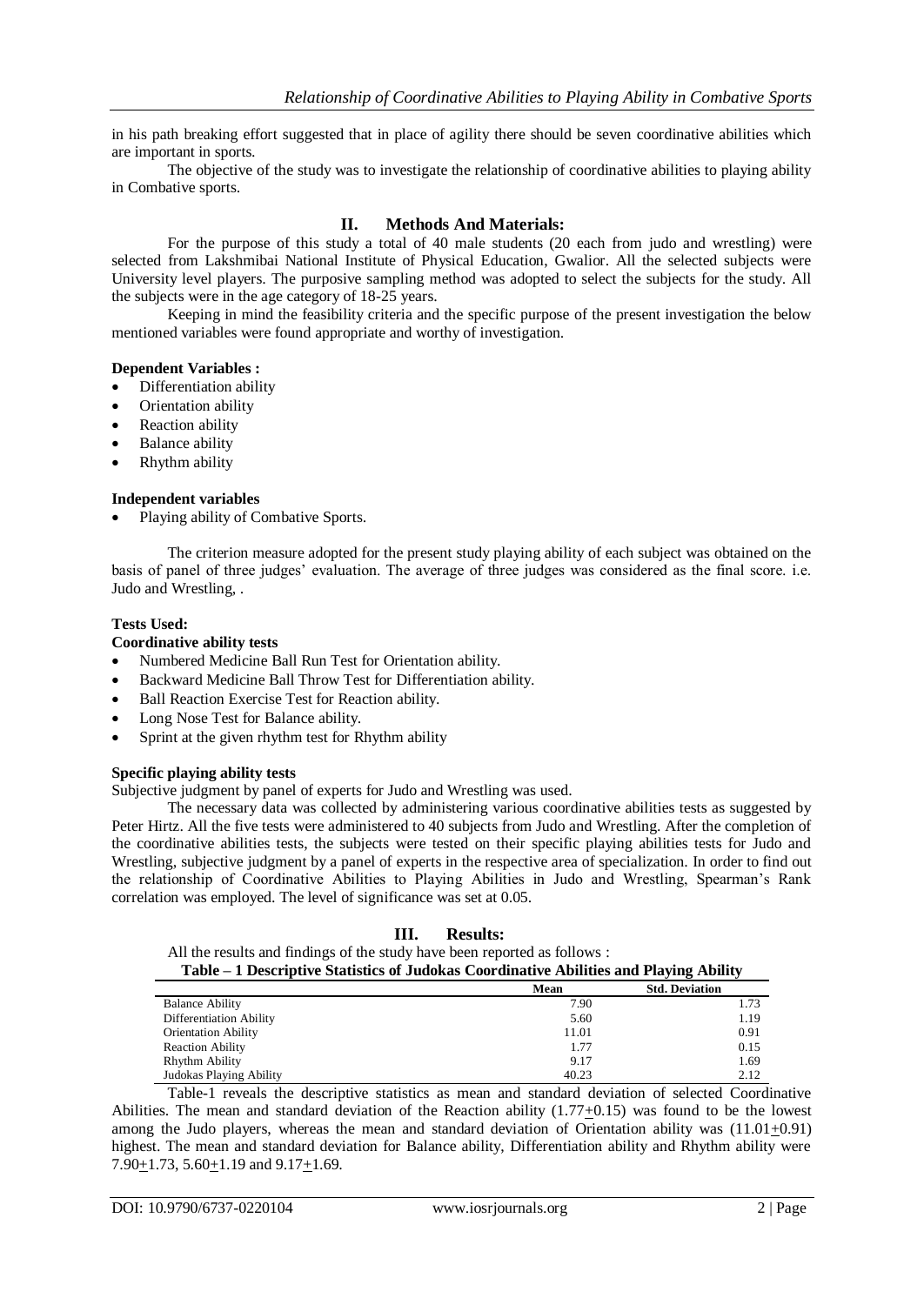**Table – 2 Correlation of Different Coordinative Abilities with Judokas Playing Ability**

|                             | <b>Judokas Playing Ability</b> |  |
|-----------------------------|--------------------------------|--|
| <b>Balance Ability</b>      | $-627**$                       |  |
| Differentiation Ability     | .195                           |  |
| <b>Orientation Ability</b>  | $-225$                         |  |
| <b>Reaction Ability</b>     | $-.007$                        |  |
| Rhythm Ability              | $-245$                         |  |
| *Significant at 0.05 level, |                                |  |

 $r_{.05}$  (18) = 0.444

Table-2 showed a significant relationship of Balance Ability with the Judokas Playing Ability as calculated value was greater than tabulated value at 0.05 level of significance with 18 degree of freedom, while there was no significant relationship in case of Differentiation, Orientation, Reaction and Rhythm Ability with Judokas Playing Ability.

| Table – 3 Descriptive Statistics of Wrestlers Coordinative Abilities and Playing Ability |       |                       |
|------------------------------------------------------------------------------------------|-------|-----------------------|
|                                                                                          | Mean  | <b>Std. Deviation</b> |
| <b>Balance Ability</b>                                                                   | 7.80  | 0.55                  |
| Differentiation Ability                                                                  | 4.85  | 1.23                  |
| <b>Orientation Ability</b>                                                               | 15.40 | 1.15                  |
| <b>Reaction Ability</b>                                                                  | 2.03  | 0.19                  |
| <b>Rhythm Ability</b>                                                                    | 16.48 | 1.14                  |
| <b>Wrestlers Playing Ability</b>                                                         | 39.40 | 3.55                  |

Table-3 reveals the descriptive statistics mean and standard deviation of selected Coordinative Abilities. The mean and standard deviation of the Reaction ability (2.03+ 0.19) was found to be the lowest among the wrestlers, whereas the mean and standard deviation of Rhythm ability was (16.48+1.14) highest. The mean and standard deviation for Balance ability, Differentiation ability and Orientation ability were 7.80+0.55, 4.85+1.23 and 15.40+1.15 respectively.

**Table – 4 Correlation of Different Coordinative Abilities with Wrestlers Playing Ability**

| <b>Wrestlers Playing Ability</b> |  |
|----------------------------------|--|
| $-977**$                         |  |
| $.619**$                         |  |
| .072                             |  |
| .457*                            |  |
| $-229$                           |  |
|                                  |  |

\*Significant at 0.05 level,

 $r_{.05}$  (18) = 0.444

Table-4 reveals that there was a significant relationship of Balance, and Differentiation Ability with the Wrestlers Playing Ability as calculated value was greater than tabulated value at 0.05 level of significance with 18 degree of freedom, while there was no significant relationship in case of Reaction, Orientation and Rhythm Coordinative Abilities with Wrestlers Playing Ability at 0.05 level of significance with 18 degree of freedom.

# **IV. Findings:**

The data was analyzed in the light of set an objective which was to investigate the relationship of Coordinative Abilities to Playing Ability in Combative Sports (Judo and Wrestling). All the five Coordinative Abilities (Balance Ability, Differentiation Ability, Orientation Ability, Reaction Ability and Rhythm Ability) were tested for each category of sport i.e. Judo and Wrestling.

To test the Research Hypothesis Spearman's Rank Correlation was applied between the Playing Ability scores and each of the five Coordinative Abilities.

Under Combative sports there were two sports i.e. Judo and Wrestling. The analysis revealed that, there was a significant relationship of Balance Coordinative Ability with the Judokas Playing Ability.

This positive finding was quietly expected as the game is depending heavily on the Balancing ability of a judokas. If the balance breaks the judoka may lose the bout and fear of losing the bouts makes the judoka practice hard for enhancing the balance. While, there was no significant relationship in case of Differentiation, Orientation, Reaction and Rhythm Ability with Judokas Playing Ability.

In Wrestling there was a significant relationship of Balance and Differentiation with the Wrestlers Playing Ability, while there was no significant relationship in case of Orientation, Reaction and Rhythm Coordinative Ability with Wrestlers Playing Ability. The structure of technical preparation of Wrestler is understood to have a long-term process of acquiring and reinforcing motor habits, and an important role is played by Coordination Abilities (Daugs & Blischke, 1995). They form a basis for effective learning of new motor skills as well as expand the area of their implementation in sports competitions. A number of authors claim that there exist essential correlations between Coordinative Abilities and technical skills (Hirtz, 1985;